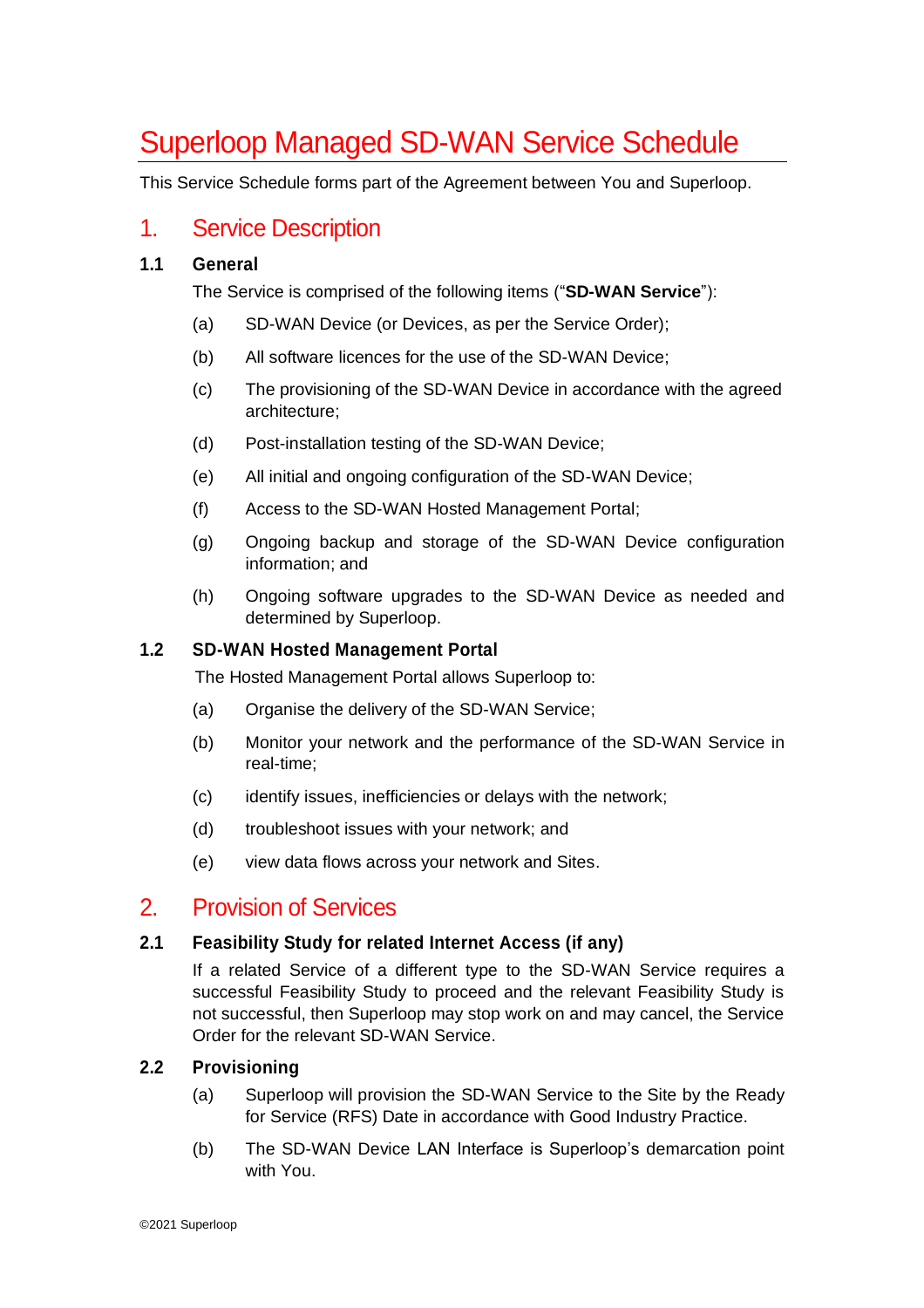(c) Where a Third-Party network is used, the Service demarcation location within the Site will be confirmed with You and the Third Party prior to installation and provisioning of the SD-WAN Service.

# 3. Your obligations

## **3.1 Address information**

- (a) You must provide accurate and complete Site address information to Superloop for deploying the SD-WAN Service. You may be liable for any costs incurred by Superloop due to any incorrect, false or misleading information You provide.
- (b) If You change the Site prior to the delivery of the Service, You must pay Superloop's reasonable costs and fees (if any) arising from the change of Site.

## **3.2 Provisioning**

In order for Superloop to provision the Service, you must:

- (a) Install and maintain any cabling between the SD-WAN Device and Customer Equipment and if you are unable to do so, You may request that Superloop do so on Your behalf, at Your cost, and any such cabling is deemed Customer Equipment for the purposes of the Agreement.
- (b) Prepare and maintain the Site(s) for the installation of the SD-WAN Device, including:
	- (i) Providing a suitable and safe operational environment for the SD-WAN Device, including connection points and a secure, accessible continuous power supply at the Site(s) for the operation and maintenance of the SD-WAN Device, in accordance with Superloop's reasonable instructions and applicable installation standards; and
	- (ii) Space at appropriate network facilities and a specified location for the SD-WAN Device, in time to allow Superloop to meet its obligations, and to undertake any necessary installation or maintenance.

### **3.3 Connectivity and Overage**

You agree to pay the fees or charges associated with Your network connectivity including overage fees on mobile services.

### **3.4 Superloop Equipment**

Superloop Equipment refers to all physical or virtual SD-WAN Device located on Your premises.

### **3.5 Ownership of Superloop Equipment**

Superloop Equipment will remain Superloop's property at all times and risk in Superloop Equipment will pass to you upon delivery, whether or not the Superloop Equipment has been installed.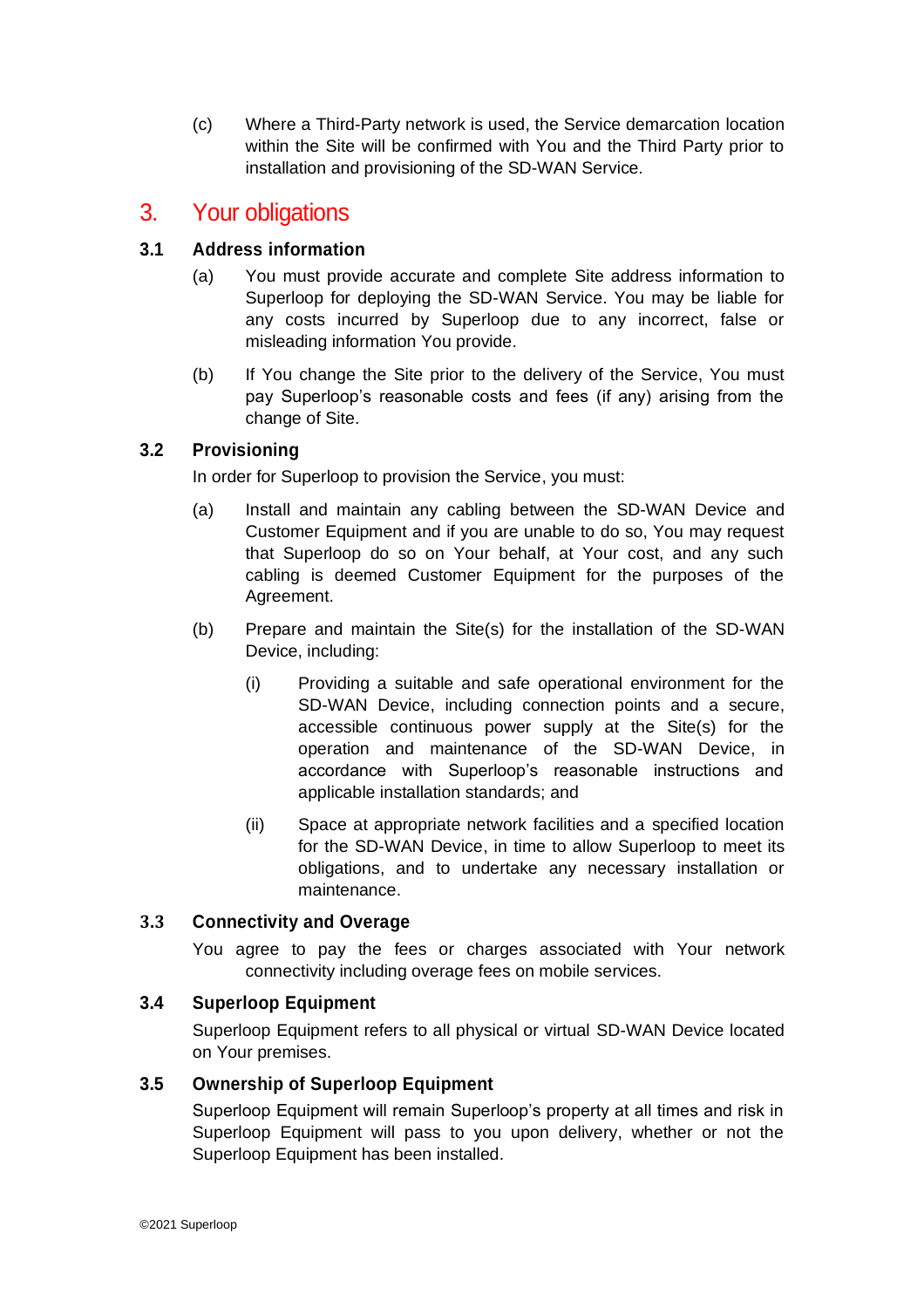## **3.6 Use of Equipment**

- (a) In relation to Superloop Equipment You will:
	- (i) Keep the Superloop Equipment safe, without risk to equipment health;
	- (ii) Only use the Superloop Equipment, or allow it to be used for the purpose for which it is was provided under the Agreement;
	- (iii) Not move the Superloop Equipment or any part of it from the Site(s) except as detailed in section 7.1;
	- (iv) Not make any alterations or attachments to, or otherwise interfere with, the Superloop Equipment, nor permit any person to do so, without Superloop's prior written consent;
	- (v) Not sell, charge, assign, transfer or dispose of or part with possession of the Superloop Equipment or any part of it;
	- (vi) Ensure that the Superloop Equipment appears in Superloop's name in your accounting books;
	- (vii) Where an Insolvency Event applies to you, immediately advise Superloop so that Superloop may take action to repossess the Superloop Equipment;
	- (viii) Notify any interested third parties that Superloop owns the Superloop Equipment.
- (b) In addition to any other rights that Superloop may have, You must reimburse Superloop for any losses, costs, or liabilities arising from your use or misuse of the Superloop Equipment or where the Superloop Equipment is damaged, stolen or lost, except where the loss or damage to Superloop Equipment is a result of fair wear and tear or caused by Superloop.

### **3.7 Equipment related actions upon expiry or termination**

At the expiry of the Term or upon a valid Termination of the SD-WAN Service by either party, You will:

- (a) Provide Superloop with all reasonable assistance necessary to remove the Superloop Equipment from the Site(s);
- (b) Disconnect any Customer Equipment from Superloop Equipment located at the Site(s);
- (c) Not dispose of or use the Superloop Equipment other than in accordance with Superloop's written instructions or authorisation; and
- (d) Promptly return or delete any confidential information that you have received from Superloop during the term of the Contract.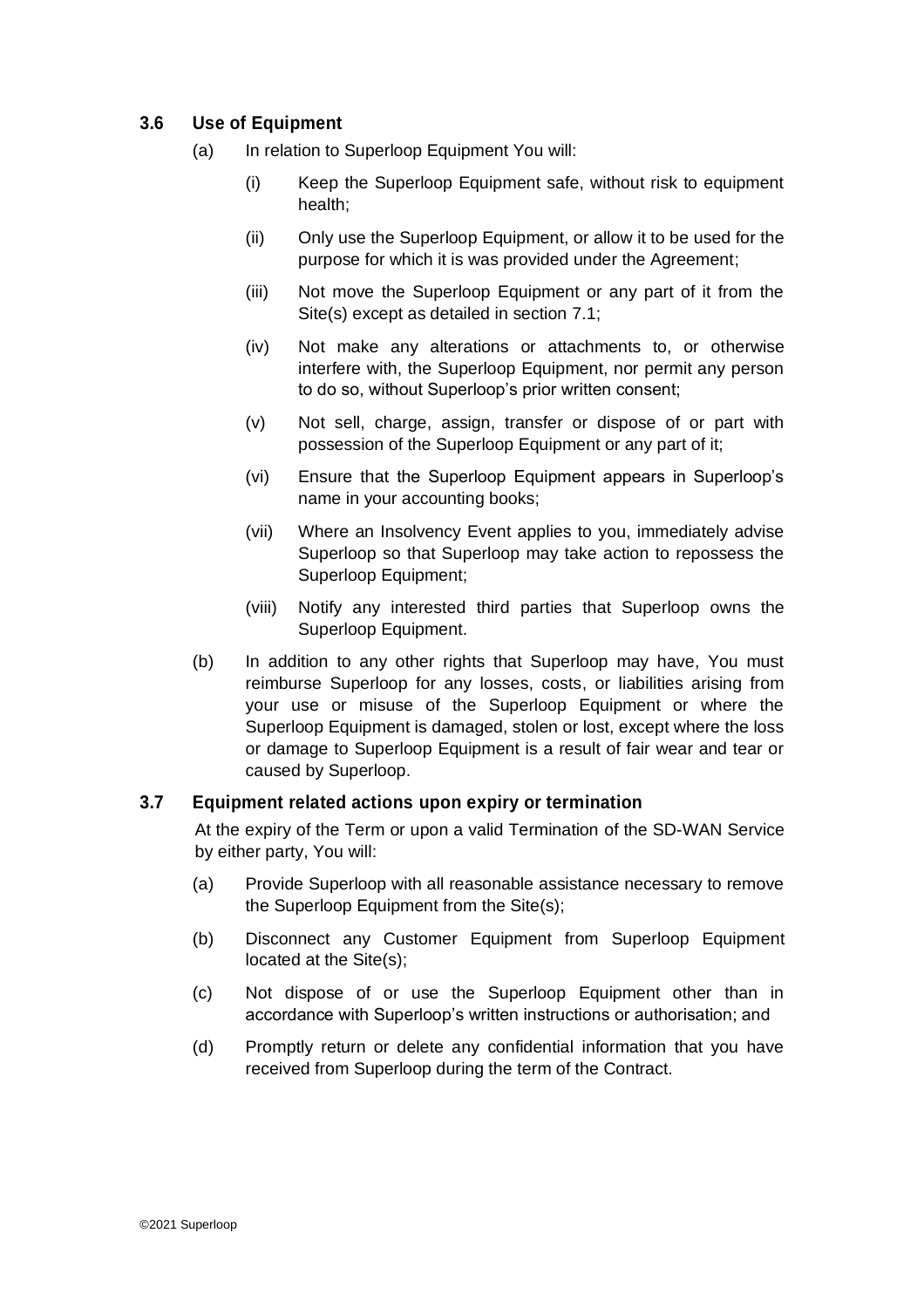# 4. Maintenance

#### **4.1 Planned Outage Periods**

Superloop will, wherever reasonably practical in the circumstances, give You at least 10 days prior notice of any Planned Outage Period (**Proposed Outage**) and will consider any reasonable representations and requests by You in respect of that Proposed Outage. You acknowledge that such prior notice will not always be reasonably practicable, and that Your requests in respect of a Proposed Outage may not be acted on.

#### **4.2 Minimise Disruption**

Superloop will use its reasonable endeavours to minimise disruption to any affected Service arising from any Planned Outage Periods.

# 5. Faults and Fault Tickets

## **5.1 Reporting Faults**

The SD-WAN Device will notify the Superloop Support team of alerts and alarms which will be triaged to identify Faults. If you become aware of a fault which has not been identified by the SD-WAN Device, you must promptly report that Fault to the Superloop Support team.

### **5.2 Fault classification**

Faults are classified by Superloop in accordance with the following table:

| <b>Priority Matrix</b>                                                                                                                                                                   | <b>Urgency</b>                                                  |                                                                      |                                                                         |                                            |
|------------------------------------------------------------------------------------------------------------------------------------------------------------------------------------------|-----------------------------------------------------------------|----------------------------------------------------------------------|-------------------------------------------------------------------------|--------------------------------------------|
| <b>Impact</b>                                                                                                                                                                            | <b>CRITICAL</b><br><b>Entire</b><br><b>business</b><br>affected | <b>HIGH</b><br><b>Widespread</b><br><b>business</b><br><b>impact</b> | <b>MEDIUM</b><br><b>VIP</b> or<br>small<br><b>user</b><br><i>impact</i> | <b>LOW</b><br><b>Single</b><br><b>user</b> |
| <b>Critical</b><br>Critical site or business<br>service offline   Complete<br>interruption of Services at<br>multiple sites                                                              | P <sub>1</sub>                                                  | P <sub>1</sub>                                                       | P <sub>2</sub>                                                          | P <sub>3</sub>                             |
| High<br>Significantly reduced<br>performance of critical sites or<br>business services   Single site<br>offline                                                                          | P <sub>1</sub>                                                  | P <sub>2</sub>                                                       | P <sub>3</sub>                                                          | P <sub>3</sub>                             |
| <b>Medium</b><br>Single site degraded  <br>Secondary service degraded<br>or offline   Permanent solution<br>or workaround is available to<br>restore the functionality of the<br>Service | P <sub>2</sub>                                                  | P <sub>3</sub>                                                       | P <sub>3</sub>                                                          | P4                                         |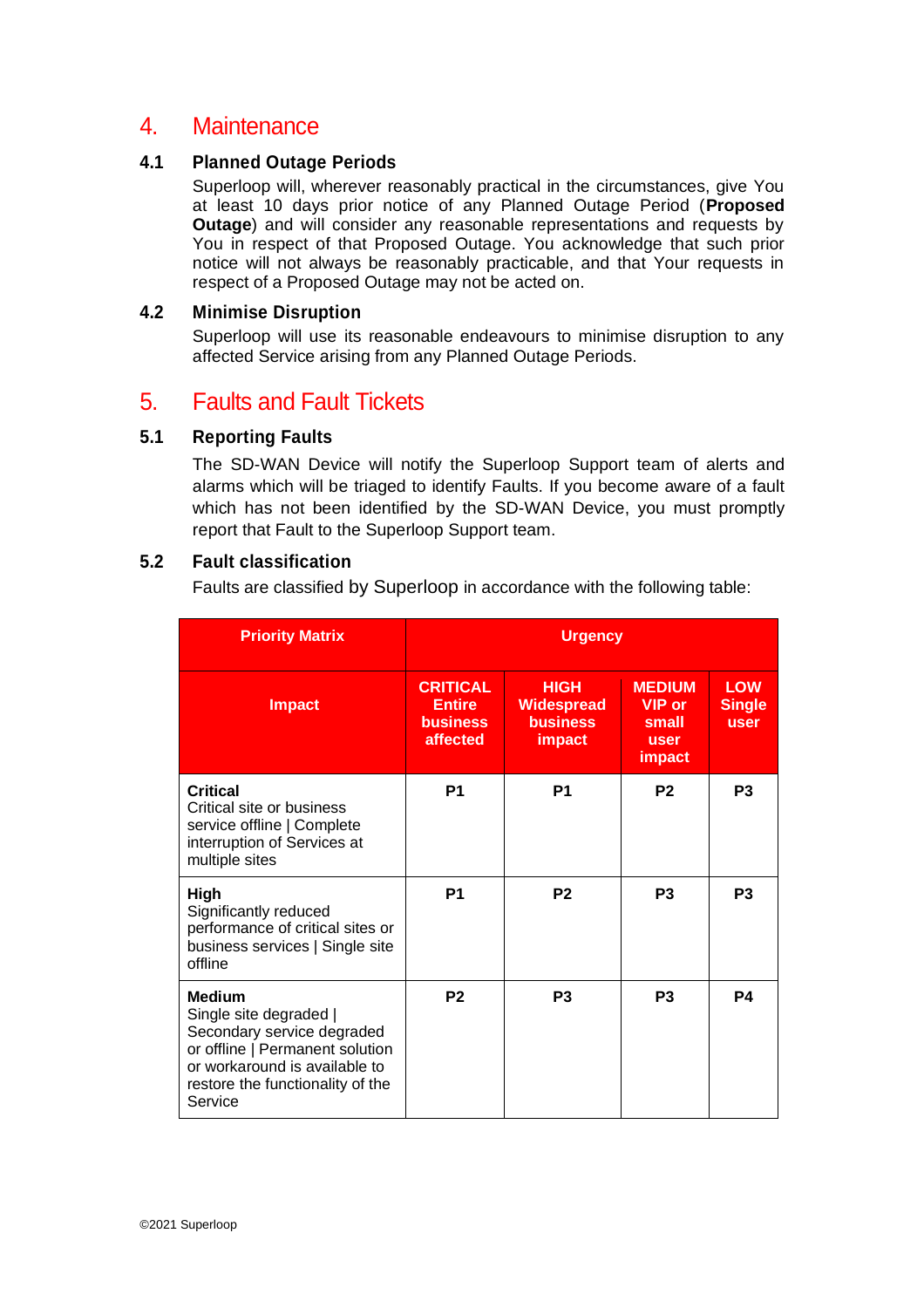| Low       | P <sub>3</sub> | P3 | P4 | P <sub>4</sub> |
|-----------|----------------|----|----|----------------|
| No Impact |                |    |    |                |
|           |                |    |    |                |

### **5.3 Fault Tickets**

Upon receiving a notification from the SD-WAN Device of an issue that is identified as a Fault or upon receiving a Fault report from You, the Superloop Support team will assign a reference number to the Fault (**Fault Ticket**) and will issue that reference number to You.

## **5.4 Closure of Fault Tickets**

When Superloop has remedied a Fault, it will notify You that the Fault Ticket is "closed".

#### **5.5 Faults reported in error**

If You report a Fault to the Superloop Support team in circumstances where the Service disruption is not due to a Fault within the Superloop Network (for example where the Service is unavailable due to an issue with Customer Equipment or a Third-Party network) or the Fault is due to an issue or damage caused by You, You will bear any and all costs incurred by Superloop to investigate the reported Fault.

#### **5.6 Fault restoration target**

Superloop will use its best endeavours to remedy each Fault within the Agreed Coverage Period (unless otherwise stated) in accordance with the Fault Restoration Target set out below.

| <b>Fault</b>                                        | <b>Response</b>                 | <b>Restoration Target</b> |  |
|-----------------------------------------------------|---------------------------------|---------------------------|--|
| P1                                                  | 15 minutes                      | 4 hours                   |  |
| P <sub>2</sub>                                      | 30 minutes                      | 8 hours                   |  |
| P <sub>3</sub>                                      | 4 hours (during business hours) | 2 Business Days           |  |
| P <sub>4</sub>                                      | 8 hours (during business hours) | 3 Business Days           |  |
| <b>Service</b><br>2 Business Days<br><b>Request</b> |                                 | N/A                       |  |

## **5.7 Information updates**

During the Remedy Period, the Superloop Support team will provide updates in respect of the progress of any Fault resolution to You where such information is reasonably available to Superloop.

# 6. Service credits

#### **6.1 Service credits for SD-WAN Services**

Subject to the Service credit conditions listed in clause 6.2 and in the event of the SD-WAN Service failing to meet the Service Availability target, Service credits will apply.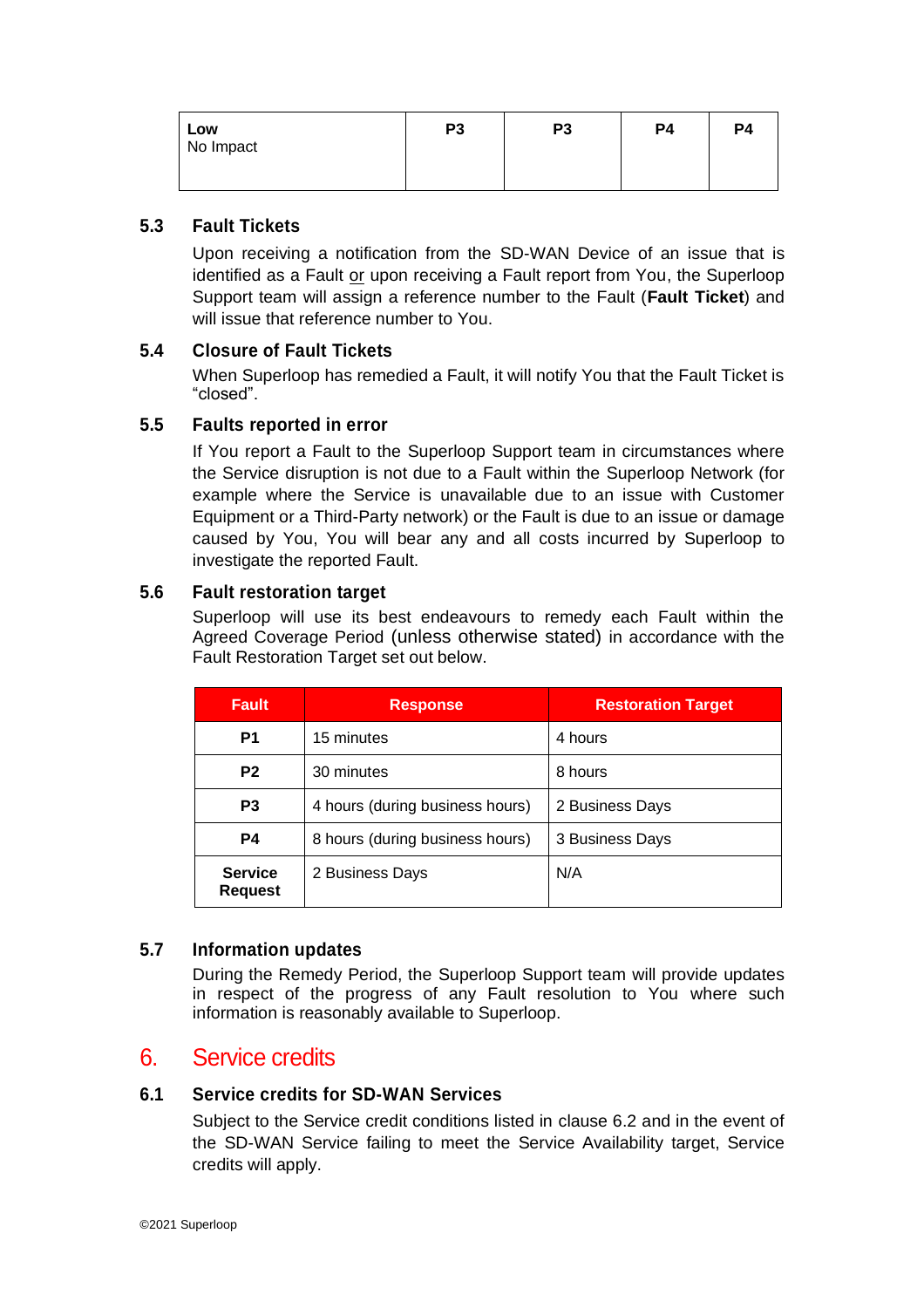### **6.2 Service credit conditions**

The following conditions apply to Service credits:

- (a) Service credits are not available for Excluded Services;
- (b) Service credits apply from the first full calendar month that the eligible Service is operational;
- (c) where the credit is available, the credit is the only remedy in the event of any failure to meet the defined target (where the credit is not available, no remedy is available);
- (d) You must apply for the credit by contacting the Superloop Support team and following the prescribed process for obtaining credits within 30 calendar days of the end of the month to which the credit applies;
- (e) the Service credit may only be applied by way of a credit, and cannot be redeemed for cash; and
- (f) the maximum Service credit available for each eligible Service in any month is 50% of the total monthly Charges for that eligible Service in that month.

### **6.3 Monthly Service Availability SLA**

- (a) The following SLAs are calculated according to the Service Availability of the SD-WAN Service only. For services offered in combination with network connectivity, SLAs for the network apply in accordance with the respective service schedules.
- (b) If, during any calendar month, the SD-WAN Service Availability falls below 99.999%, You may submit a claim for credit for the affected service, calculated as follows:

| <b>Service Availability</b>                              | <b>Service Credit Percentage</b> |
|----------------------------------------------------------|----------------------------------|
| Less than 99.999% but equal to or<br>greater than 99.99% | 5                                |
| Less than 99.99% but equal to or<br>greater than 99.9%   | 10                               |
| Less than 99.9% but equal to or<br>greater than 99%      | 15                               |
| Less than 99% but equal to or<br>greater than 98%        | 25                               |
| Less than 98%                                            |                                  |

# 7. Change Management

### **7.1 Relocations**

(a) In the event You require a relocation of a Service to a new location, You must make a written request to Superloop in a manner nominated by Superloop. You acknowledge that not all Services can be relocated.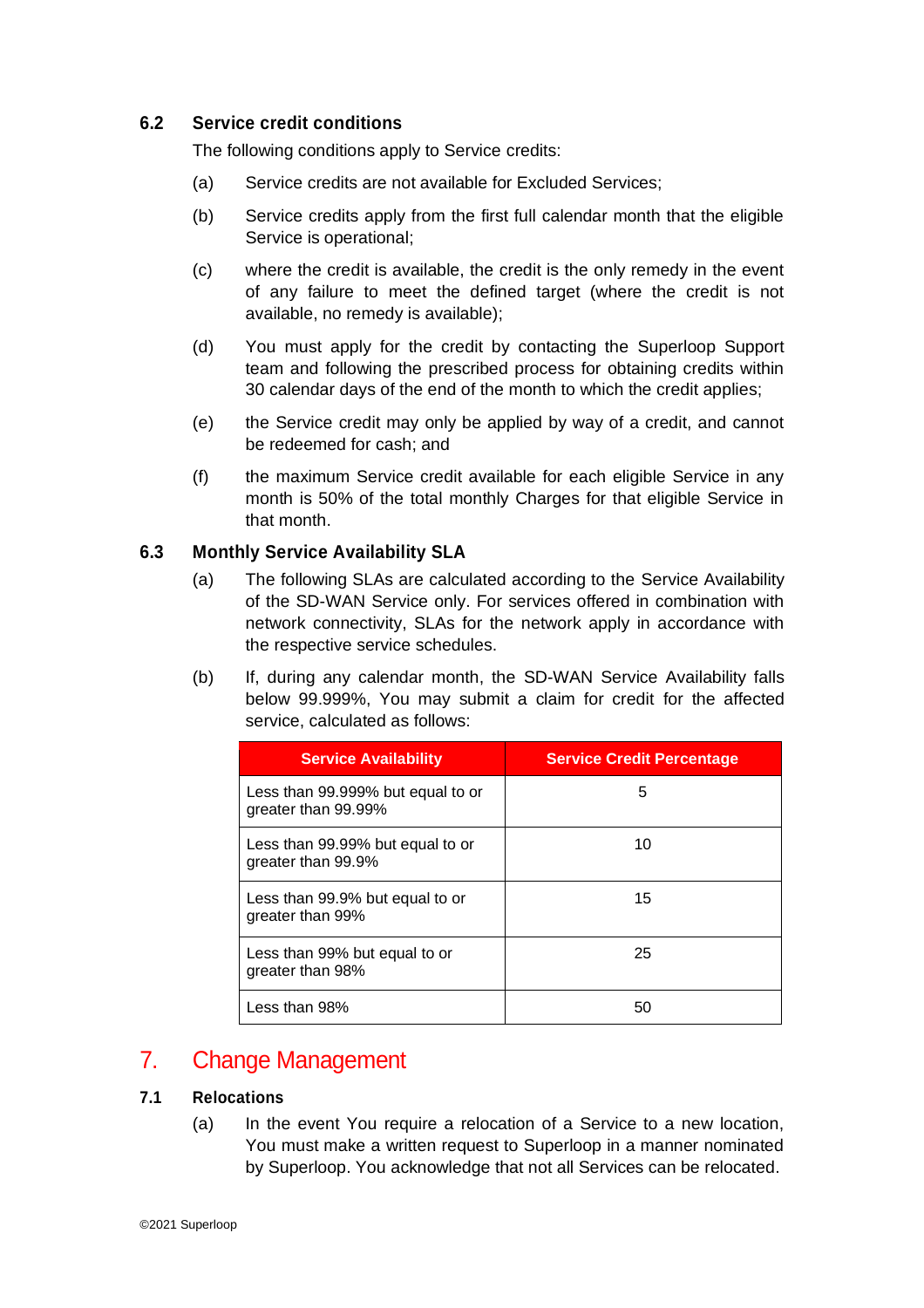- (b) Superloop will respond to Your request and advise, in its absolute discretion, You whether the Service can be relocated.
- (c) Where the Service can be relocated, a once-off fee may apply as well as a change to the Charges.
- (d) Where the Service can't be relocated, or where You opt to terminate instead of relocate, Cancellation and other fees and charges may apply under the Agreement.

#### **7.2 Upgrades / Changes**

You may at any time make a written request in a manner nominated by Superloop to upgrade the Service or to change the Service. Superloop will respond to Your request and advise, in its absolute discretion, whether the Service can be upgraded or changed. You acknowledge that additional fees and/or Charges may apply.

#### **7.3 Service Order**

Where You make a request under clauses 7.1 or 7.2 which is accepted by Superloop, the parties will give effect to that change by signing the relevant change request form. In circumstances where the changes are substantial or involve an extension of the Service Term, the parties will enter into a new Service Order which, upon execution, will replace the previous Service Order.

#### **7.4 Variations by Third Parties**

Without limiting Superloop's rights under any other clause of the Agreement, Superloop may, on written notice to You, vary this Service Schedule or a Service Order (excluding the Charges) if a Third-Party's supply terms or agreement with Superloop is varied, terminated or replaced and as a result Superloop considers (on reasonable grounds) that a variation to this Service Schedule or the Service Order is necessary.

## 8. Defined terms

Any capitalised terms in this Service Schedule, which are not defined below, have the meaning given to those terms in the Agreement. All other capitalised terms in this Schedule have the following meaning, unless the context otherwise requires:

**Agreed Coverage Period** means 24 hours a day, 7 days a week, 52 weeks a year.

**Agreement** means the agreement between Superloop and You (incorporating the General Terms, this Service Schedule, and any applicable Service Order) in relation to the supply of Services by Superloop to You, which is available at [https://superloop.com/legal/terms/.](https://superloop.com/legal/terms/)

**Customer Equipment** means all of the equipment used by You, including, but not limited to, cross-connects and cables, in connection with the Service that is not provided by Superloop.

**Excluded Services** refers to Services provided via Third Party network or Services which are qualified in a Service Order as being excluded.

**Excused Downtime** means the number of minutes in month, rounded to the nearest minute that the link state of the Service is 'down' due to: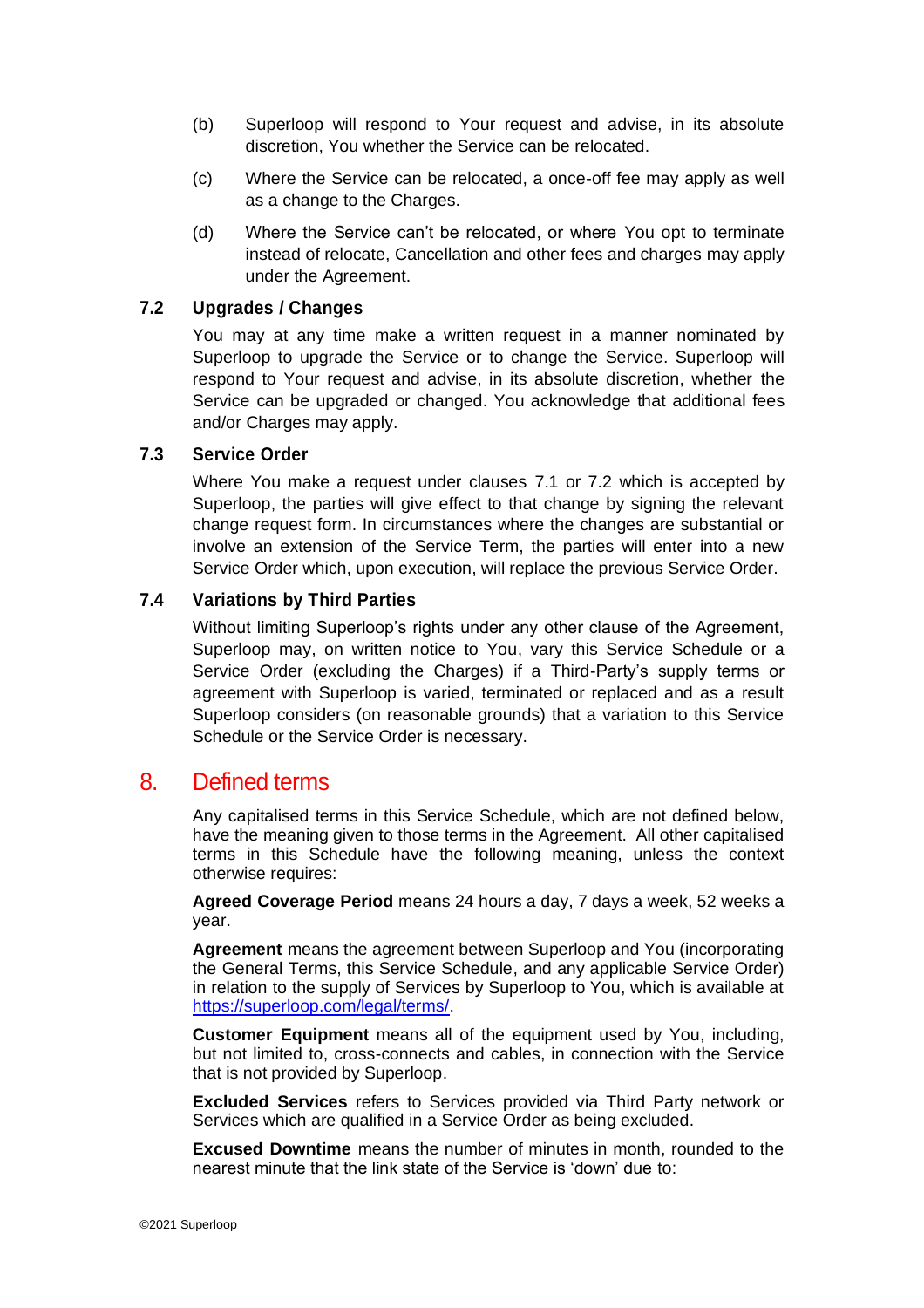- (a) Your acts or omissions or the acts or omissions of Your End Users, agents, contractors or anyone You are responsible for;
- (b) the acts or omissions of any Third Party or a fault on a Third Party's network;
- (c) any failure, incompatibility or error in the configuration of Customer Equipment;
- (d) Superloop suspending the Service in accordance with the Agreement;
- (e) a Planned Outage Period as notified to You by Superloop or a thirdparty; or
- (e) a Force Majeure Event.

**Facility** means each data centre where Superloop will provide the Service, as listed in the relevant Service Order.

**Fault** has the meaning given in clause 5.2, but excludes circumstances arising as a result of a Force Majeure Event or as a result of damage caused by You or Your staff, agents or contractors. For the avoidance of doubt:

- (a) except to the extent that a Planned Outage Period exceeds the planned outage window notified in accordance with clause 4.1, Planned Outage Periods are not Faults for the purposes of the Agreement; and
- (b) the failure of multiple Services over a single Fibre or device is treated as a single Fault.

**Fault Restoration Target** has the meaning given in clause 5.6.

**Fault Ticket** has the meaning given in clause 5.3.

**Feasibility Study** refers to a service qualification or Site survey.

**Fibre** means the optical fibre cable used to provide Services**.**

**Good Industry Practice** means the practice of a reasonable and prudent operator in the same business as the party required to comply with good industry practice.

**Physical SD-WAN Device** means hardware, and associated software, that connects to your network and provides a secure overlay network over a mix of WAN transports and that is Superloop Equipment for the purposes of the Agreement.

**Planned Outage Periods** means the period during which Superloop, or a party on behalf of Superloop, may carry out work on its facilities, networks or systems for any reason, including arising out of or in connection with:

- (a) installation of infrastructure;
- (b) maintenance requirements (including scheduled maintenance);
- (c) infrastructure upgrades; and
- (d) Network relocation.

**Ready for Service (RFS) Date** means the requested date for delivery of the Service, as agreed between Superloop and You and specified in the relevant Service Order.

**Remedy Period** means the period that: